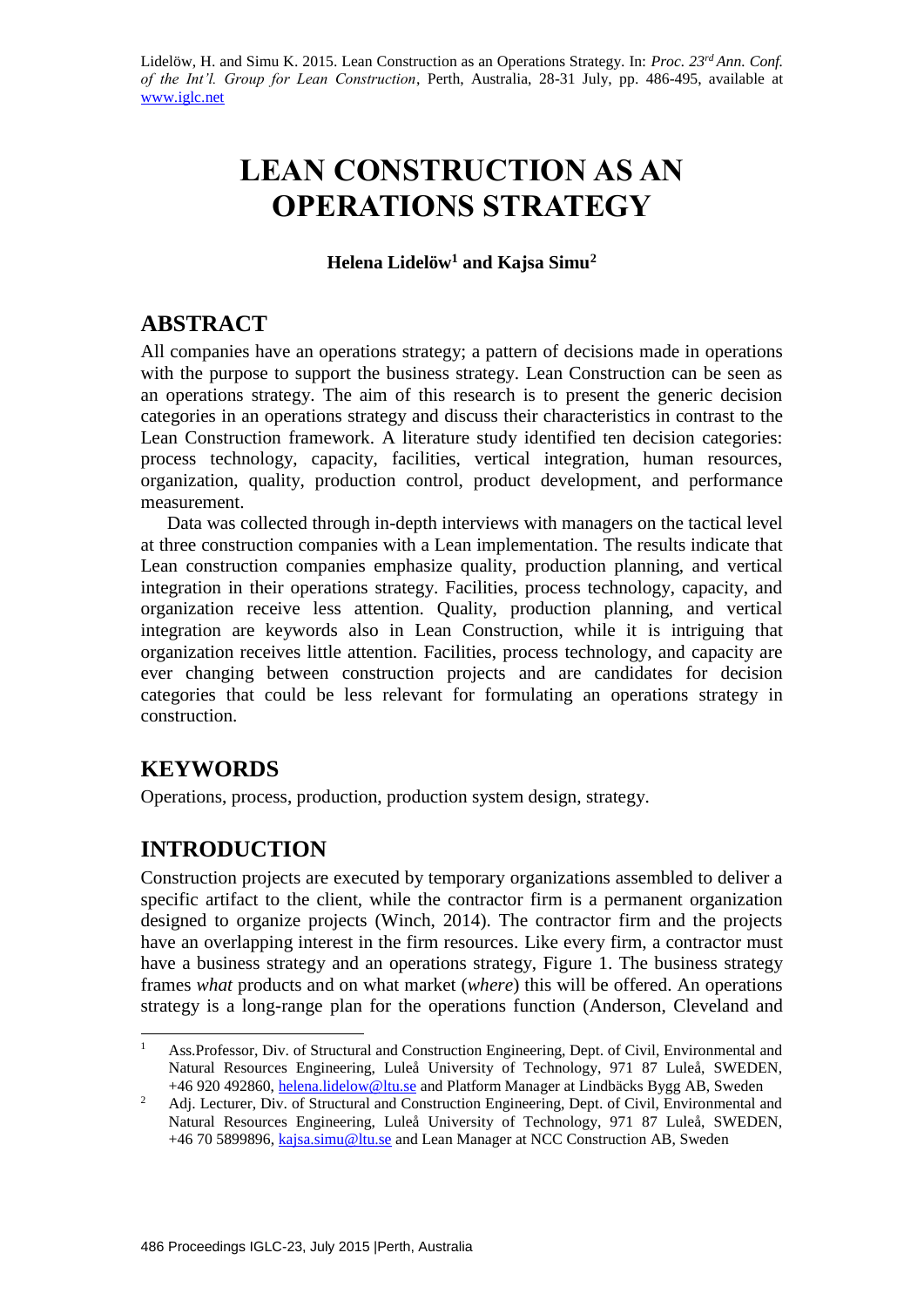Schroeder 1989). The operations strategy, (Skinner, 1969), frames *how* operations should be conducted to support the business strategy (Boyer and McDermott, 1999). It is the guiding idea on the tactical firm level, and is often emergent; traceable as a pattern of decisions (Slack and Lewis, 2011).



*Figure 1: Links between business and operations strategies in a single-business firm.*

Lean Construction, (Koskela, 1992), can be perceived as an operations strategy (Slack and Lewis, 2011). Hayes (1985) stated that operations capabilities can even determine the business strategy, especially in environments that are difficult to forecast. Porter (1996) contends that operational effectiveness is necessary but does not suffice as a business strategy. Successful operations interact with the business strategy and the business model of the firm (Brege, Stehn and Nord 2014; Pekuri, Pekuri and Haapasalo 2014). The situation in construction is often highly changeable and difficult to forecast, thus analysis of contractor firms' operations strategies should provide interesting indications about how they balance engagement in temporary projects with permanent survival.

The aim of this research is to identify published characteristics of typical operations strategies (in terms of decision categories) and compare them to emergent decision categories in Lean Construction. A literature study displays the elements of operations strategy and Lean Construction. Furthermore, the operations strategy at three Lean construction contractor firms was explored by investigating the types of decisions prioritized by tactical level managers.

#### **FRAME OF REFERENCE**

#### **OPERATIONS STRATEGY**

The idea that manufacturing affects business strategies was first put forward by (Skinner, 1969). In strategy literature a similar concept is labeled the resource-based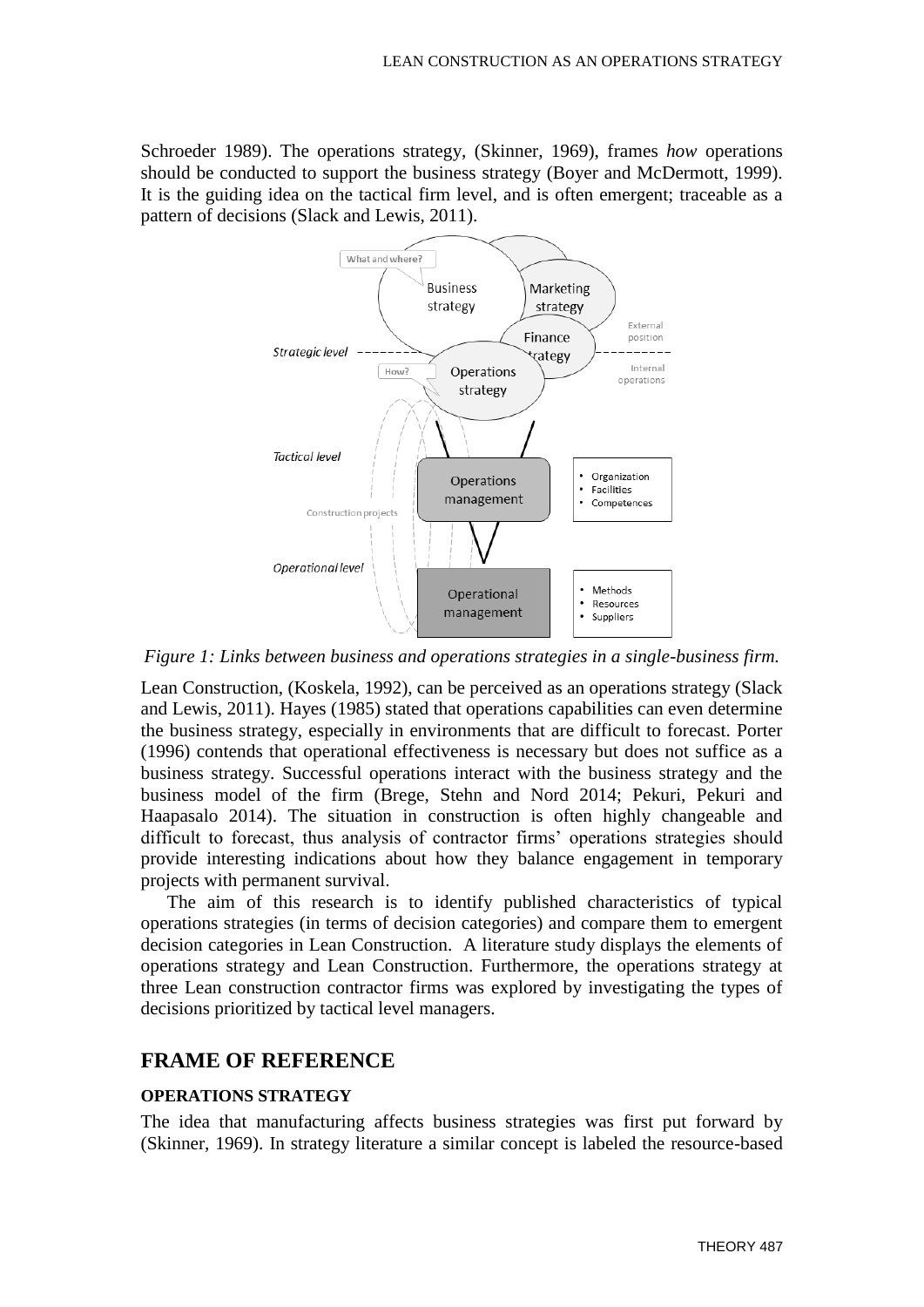view, advocated by Barney (1991). While the resource-based view addresses capabilities on a firm's strategic level, an operations strategy formulates how resources are to be used on the tactical level. When forming an operations strategy, aspects of firms' resources and their environment related to several decision categories should be considered. Rudberg and Olhager (2003) compiled a list of decision categories mentioned by various authors, as summarized in Table 1.

| <b>Structural categories</b>                                       | Infrastructural categories                                                                                                                      |
|--------------------------------------------------------------------|-------------------------------------------------------------------------------------------------------------------------------------------------|
| Process technology – the choice of<br>production method            | Human resources - availability and<br>competence of human workforce                                                                             |
| Capacity – amount of work that can be<br>completed in an operation | Organization - the relations among staff,<br>functions, responsibilities and processes within<br>a firm.                                        |
| Facilities – in construction most often<br>the building site       | Quality - the degree to which customer<br>requirements are fulfilled. In construction, there<br>is a sequence of customers in the supply chain. |
| Vertical integration - long term<br>relations with subcontractors  | Production planning and control - the methods<br>applied to manage production.                                                                  |
|                                                                    | Product development - the development of new<br>solutions that renew client offers.                                                             |
|                                                                    | Performance measurement - methods to<br>evaluate if an organization is performing as<br>intended (coupled to the business strategy).            |

 *Table 1: Decision categories condensed by Rudberg and Olhager (2003)*

Decisions in each category are made when starting a new business unit or changing the direction of an existing unit. For an operations strategy to yield good performance there must be consensus among the individuals in a firm, (Boyer and McDermott, 1999). Consistency between the operations strategy and business strategy is essential, (Wheelwright and Hayes, 1985). As new decisions are made to enhance the operations strategy, its relation to the business strategy can be strengthened.

The decisions made in daily operations are handled through operations and operational management, Slack and Lewis (2011), focusing planning, execution and quality control of work tasks, Figure 1. Hjelmbrekke and Klakegg (2013) claim that many contractors use the productivity gained through efficient operational management as part of their business strategy, while they should focus customer value (c.f. (Koskela, 1992)). Aligning each construction project's strategy with the overall business strategy is an action to ensure project success both for the client and the contractor (Cooke-Davies, 2002). The operations strategy must serve multiple concurrent projects, while operations and operational management can focus a single construction project. The operations strategy is an important mediator to unite operational (project) and strategic levels, supporting (Haugbolle and Forman, 2011).

### **LEAN CONSTRUCTION**

The ideas of lean production were brought to construction by (Koskela, 1992) through noting the peculiarities of construction: one-of-a-kind site production realized by temporary multi-organizations. The basic concept to grasp for leaders in a Lean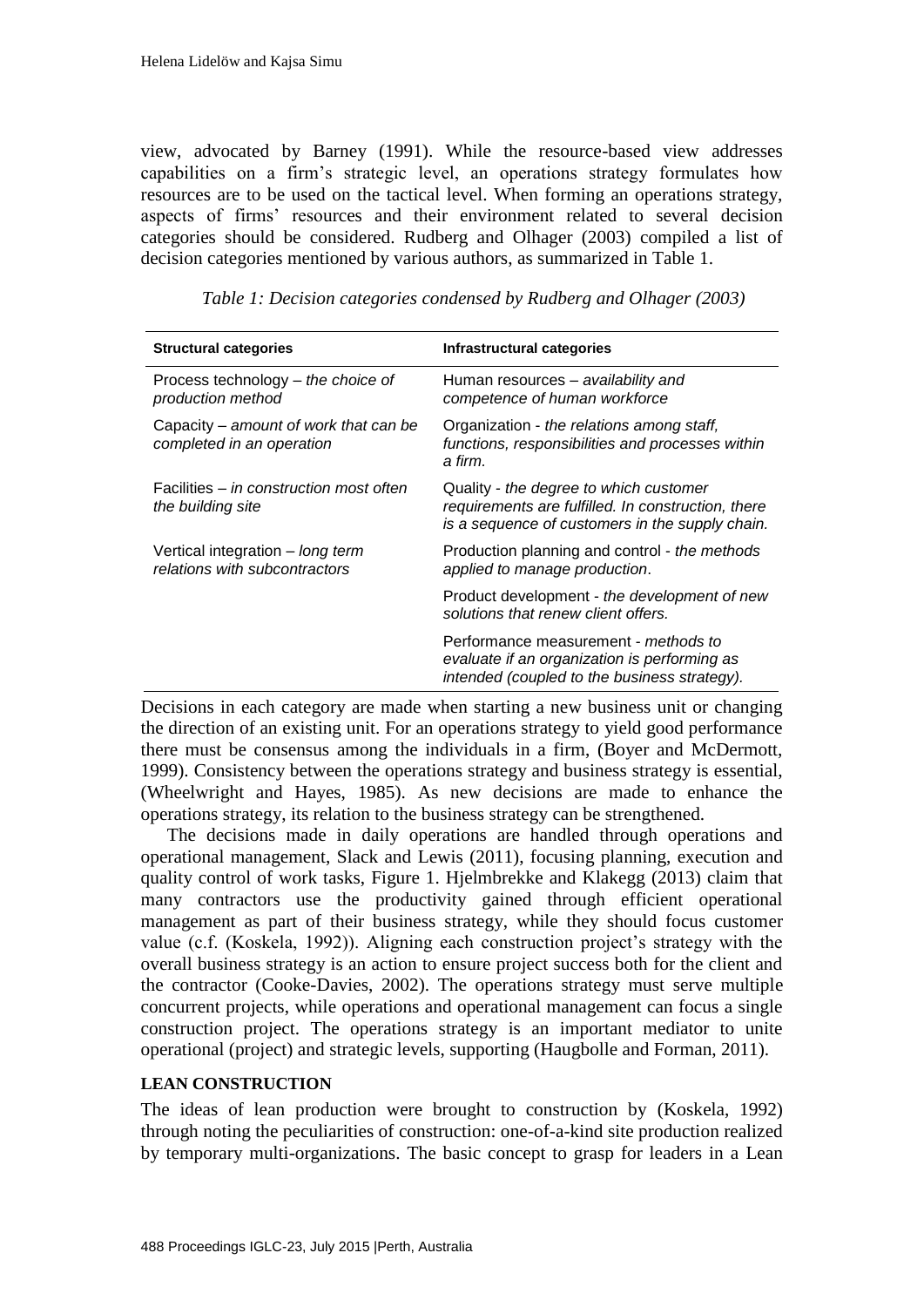construction firm is that production consists of flow and conversions of material and information, gradually adding value delivered by the supply chain, (Koskela, 1997). The guiding principles in Lean construction describe how to improve production performance e.g. reduce variability, increase process transparency or simplify (ibid). The principles are realized through methods as JIT, concurrent engineering, or Last Planner (Ballard and Howell, 1998). Howell and Ballard (1997) pointed out that there is great uncertainty at the beginning of construction projects, which distinguishes construction from manufacturing. They even claimed that 'construction is essentially a design process', which is explained by the engineer-to-order supply chain structure of construction, (Johnsson, 2013). The design process is: 1) A production process (of information) with a flow, which can be improved using Lean Design Management (Koskela, Ballard and Tanhuanpää, 1997) and 2) A product development process improvable and decomposable through the application of e.g. the Design Structure Matrix and derivatives (Furtmeier and Tommelein, 2010).

Howell and Koskela (2000) summarised the development during the first 8 years: 'lean construction is a development where lean production has been taken to the project environment'. Several methods have been developed, useful to successfully manage construction projects, where the foremost is the Last Planner system (Ballard, 1994); a method that is robust in the turbulent flow of construction (Bertelsen and Koskela, 2004). Stability in the supply chain flow was sought by e.g. proposing logistics centres (Arbulu and Ballard, 2004) as an answer to the call 'construction must develop supply chain management in its context' (Vrijhoef and Koskela, 1999).

Site production calls for workplace planning (Pennanen, Whelton and Ballard, 2004). Breaking down the workplace in several zones and allocating resources to them, supports the search for 'takt' in the construction project (Frandson, Berghede and Tommelein, 2014). Human resources in construction are very important as they constitute much of the production capacity due to little automation in construction. Humans are carriers of knowledge in an organization and also between projects. A hindrance for knowledge transfer and joint learning through experience feedback is the construction trades (Bertelsen, 2001). Allocating resources between projects is a typical work task for a construction manager on the tactical level (O'Brien, 2000).

#### **LEAN CONSTRUCTION AS AN OPERATIONS STRATEGY**

Etges et al., (2012) categorized the practices in the IGLC community, Table 2. A comparison was made with Table 1 to check for topics that overlap and the result is shown in Table 2 (with reservation for different interpretations). Table 1 mentions a few categories that are not part of Table 2: process technology, capacity, and organization. Furthermore, Table 2 reports some categories that are not part of Table 1 as continuous improvement and flow. These categories concern running of the business, not redirection.

Slack and Lewis (2011) explained Lean production principles in relation to some of the decision categories:

- Capacity means sacrificing high resource utilisation for fast and dependable output
- Supply network means synchronising flow with suppliers and expecting them to improve continuously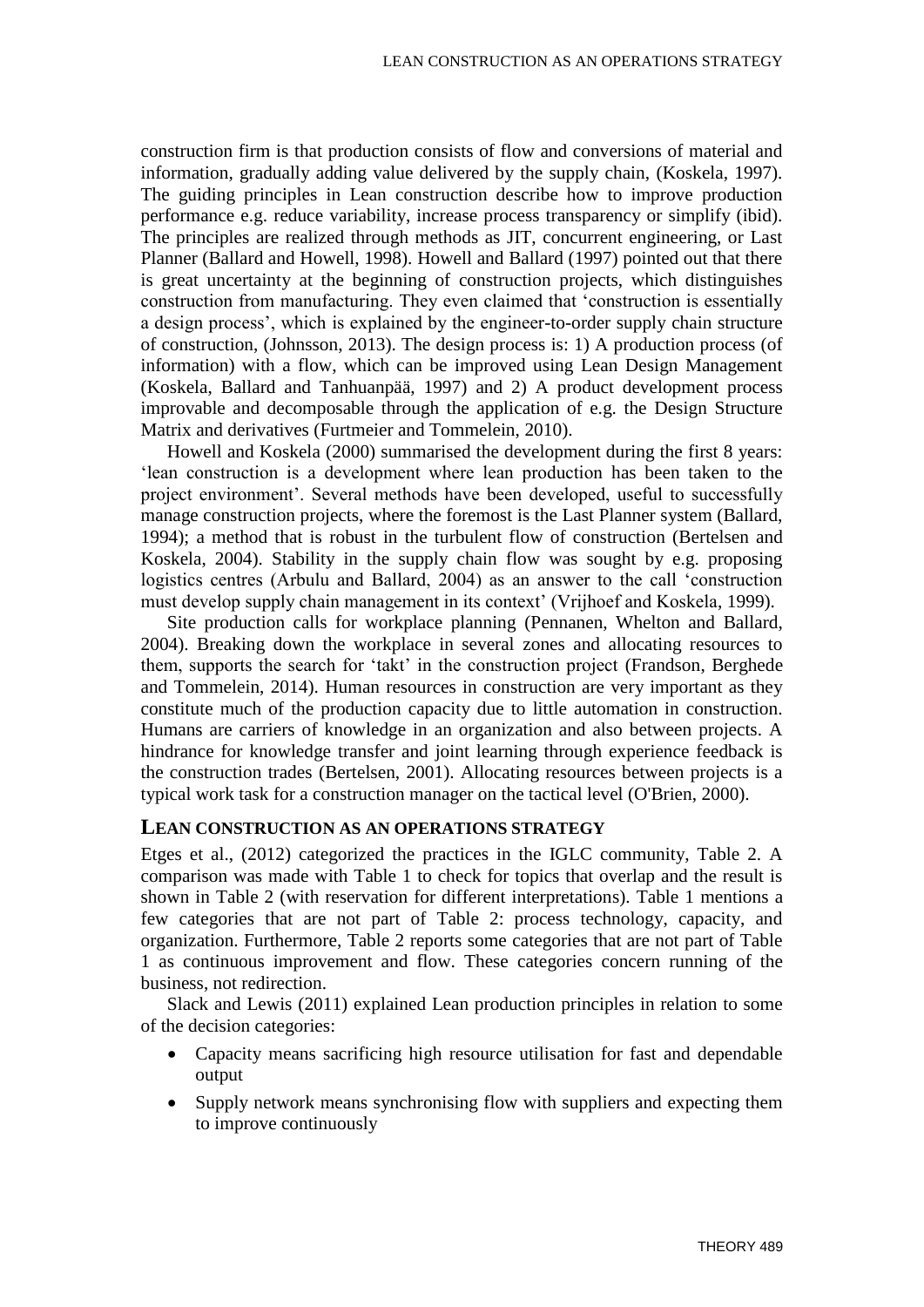- Process technology should be small, flexible technology that reduces process variability
- Development and organisation should rely on continuous improvement through waste reduction where a smooth flow exposes the waste

What Slack and Lewis (2011) did with this exercise was to identify not what the operations should do, but how operations shall be conducted i.e. they concluded that Lean is an operations strategy.

| <b>Topics at IGLC</b>           | [%]     | In Table 1 | <b>Comment</b>       |
|---------------------------------|---------|------------|----------------------|
| Production planning and control | 18%     | $\sqrt{}$  |                      |
| Design and product development  | 16%     | V          |                      |
| Supply Chain Management         | 10%     | V          | Vertical integration |
| Human Resources                 | 9%      | V          |                      |
| Information technology          | 9%      |            |                      |
| Continuous improvement          | 8%      |            |                      |
| Workplace layout                | 6%      | V          | <b>Facilities</b>    |
| Standardised work               | 4%      |            |                      |
| Visualization and performance   | 4%<br>V |            | Perf. measurement    |
| 3%<br>Safety and sustainability |         |            |                      |
| Pull                            | 3%      |            |                      |
| Continuous flow                 | 3%      |            |                      |
| Cost                            | 3%      |            |                      |
| Quality                         | 2%      | V          |                      |

 *Table 2: Identification of decision categories in Lean Construction*

Researchers have identified the need for consistent leadership for Lean Construction to be successfully implemented e.g. (Keiser, 2012). For construction it is important to distinguish between the leadership tasks in projects, which can benefit fully from methods and approaches developed for projects (e.g. Last Planner) and the leadership tasks on the tactical level, which encompasses how to manage several projects while aligning with the business strategy and how to manage cultural change during Lean implementation. On this level, Lean Construction provides less support as it is mainly a strategy for operating projects (Howell, Ballard and Tommelein, 2011).

## **METHODOLOGY**

As the operations strategy is frequently implicit, in-depth interviews focused on decision categories and their prioritization were conducted. The research does not attempt to formulate an operations strategy for the construction industry; rather the intention is to elucidate possible constituents and priorities of operations strategies. The limited number of interviews renders indicative conclusions.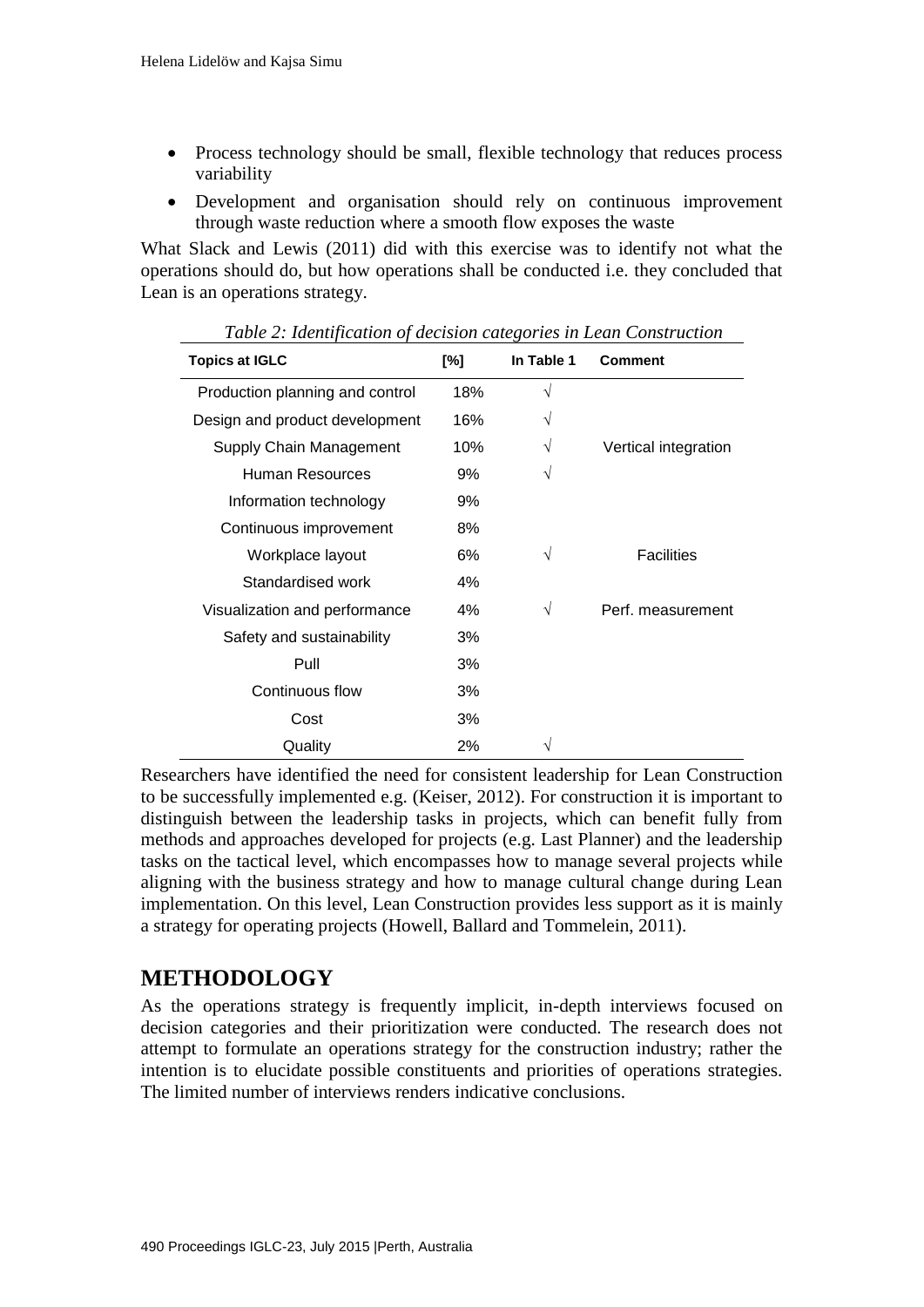#### **DATA COLLECTION**

Empirical data was collected through interviews with a tactical level manager at each of three different Lean construction contractors in Sweden, Table 3. The selection of respondents was based on their position in the contractor firm and their long-term experience of enacting their respective firms' operations strategy. Respondents were selected from different contractors to increase the external validity of the results.

| Table 3: Respondents. |                                                                                                 |  |
|-----------------------|-------------------------------------------------------------------------------------------------|--|
| <b>Respondent</b>     | <b>Position at firm</b>                                                                         |  |
|                       | Lean manager, reporting directly to top management,<br>liable for process improvements of 10 M€ |  |
| F                     | CEO, liable for a turnover of 3.5 M€                                                            |  |
| F                     | Platform manager, part of top management, joint liable<br>for a turnover of 1300 M $\epsilon$   |  |

The interviews were semi-structured and about one hour long. All interviews were recorded, fully transcribed and the texts were used as the basis for the analysis. The respondents received transcripts of the interviews for approval. Both authors are active professionals in both academia and the construction industry. This was advantageous for understanding the language and expressions used for naming and attributing objects when interpreting the interviews. A disadvantage with being socialized in construction is the risk of regarding an issue as being settled before it is actually fully understood. Another risk lies in interpreting statements as they appear in our own, rather than the respondents', frames of reference.

#### **ANALYSIS METHOD**

All the transcripts were read by both authors, and meanings of decision categories (Lidelöw and Simu, 2015) were defined in terms of the construction context. The statements in the interviews were coded according to 10 defined decision categories, Table 1. The authors conducted this analysis separately to increase the internal validity of the findings. The results of the coding are presented in Figure 2, where the size of the squares indicates the proportion of time spent by each respondent talking about a certain decision category (taking due care that the respondents were actually discussing the decision category, not trying to understand or question it).

## **INTERVIEW RESULTS AND ANALYSIS**

Illustrative comments from the interviews are presented in Appendix A1. Although the Appendix contains many comments in almost all decision categories, it does not provide a fair overview of the actual emphasis put by the interviewees on them. In Figure 2, the emphasis is visually displayed.

From Figure 2 it is evident that *Quality* is a major concern in operations for the respondents at the Lean construction firms. Standardization and strive to repeat processes were reoccurring topics. 'We try to focus on the 90% that we can standardize, not the 10% that we cannot', Lean manager, company D. Standardised work and quality sum up to 6% of the topics in IGLC papers (Table 2), which does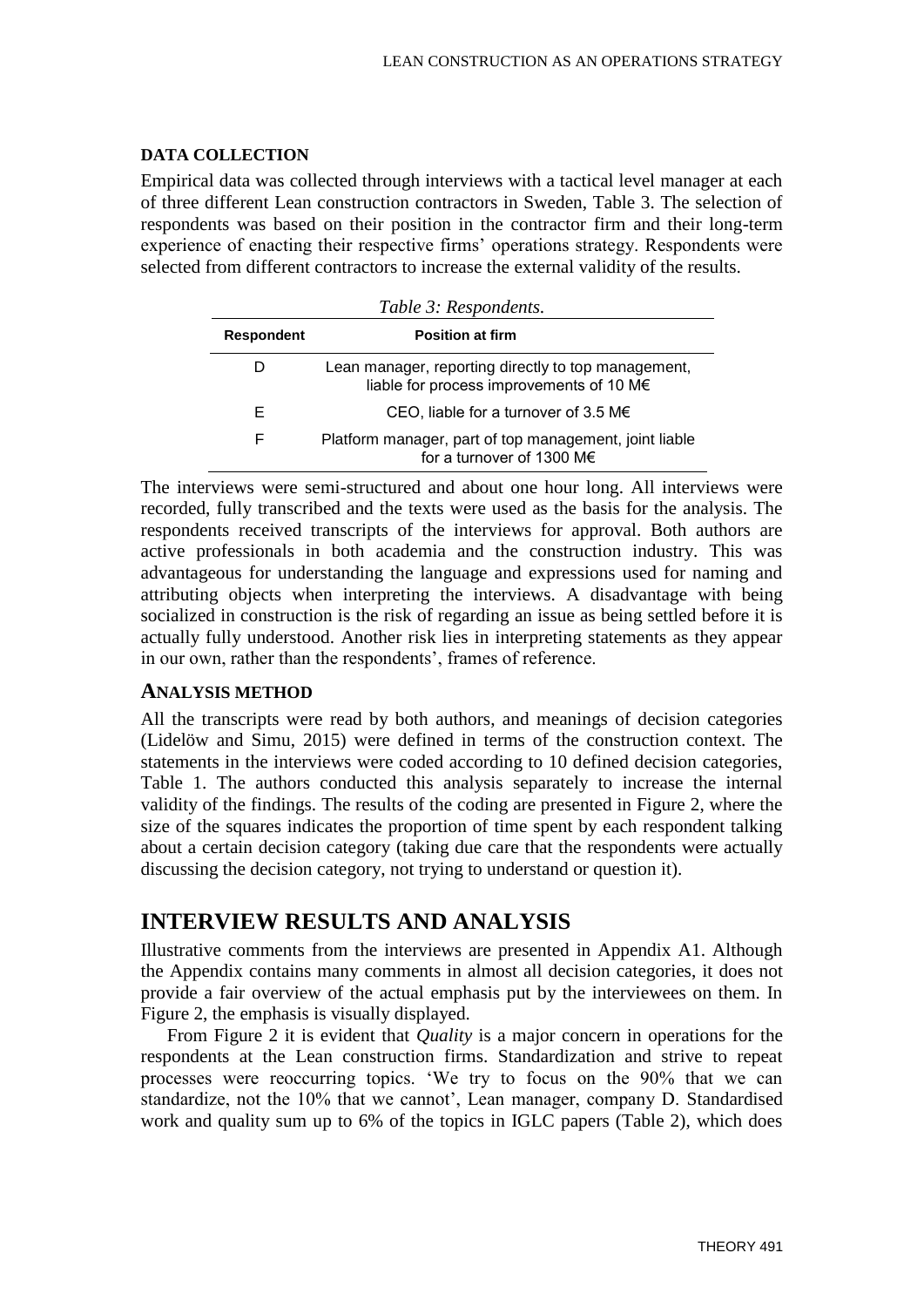not reflect the emphasis in the interviews. This can be due to differing interpretations of the definition of quality.



*Figure 2: Graphical representation of interview results. Larger squares indicate larger emphasis by respondents.*

*Planning* is another category that attracts great interest from the respondents. Arranging meeting arenas (daily meetings, rooms) and making schedules with varying level of detail are two activities that are used. In Table 2, planning is the largest category (18%) where developments around the Last Planner system dominate. Firms D and F both have variants of the Last Planner system in place. 'We use time sheets, running 5 week schedule, weekly schedules and daily control', Platform manager, company F.

*Vertical integration* concerns the supplier network and the relation to subcontractors. Supply chain management is addressed in 10% of all IGLC papers (Table 2) and is identified by Slack and Lewis (2011) as one of their four decision categories for an operations strategy. 'When we started with Lean, we brought in our subcontractors from the onset', CEO, company E.

Managing *Human Resources* entails the pedagogic challenge to show people how they should act and respond to actions around them. The respondents identify leadership as an important factor along with the actions leaders take. Human resources are brought up in 9% of IGLC papers, even though leadership is not explicitly mentioned in Table 2.

*Product development* is a decision category that attracts much attention in the IGLC community (16%). It is not mentioned by the respondents very often, but is seen as a way to enhance the client offer. Product development is linked to continuous improvement through sharing the PDCA-cycle. *Performance measurement* is mentioned by all respondents, mostly in terms of takt time. Table 2 labels categories differently: performance measurement could be part of visualization and performance, but also continuous flow and production control.

*Process Technology*, *Capacity* and *Organization* attract the same (quite low) level of interest from the respondents. Neither of these decision categories is mentioned in Table 2 as strongly represented in the IGLC community. However, they are all put forward by Slack and Lewis (2011) as three of the four decision categories to consider (the last one being *Supply Network*). One should note that Slack and Lewis (2011) developed their framework for the manufacturing industry in general.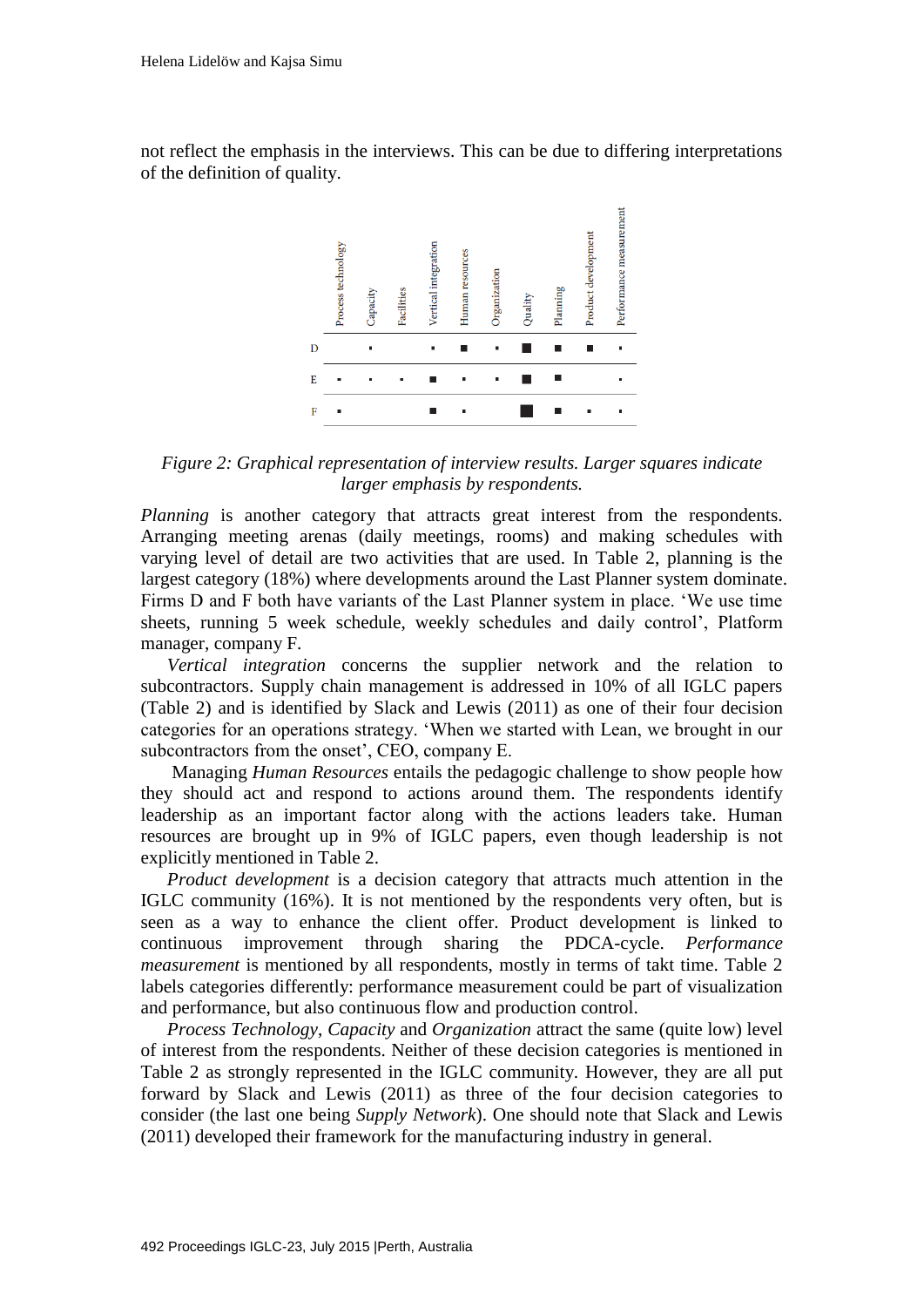*Facilities* attract the least attention of all the decision categories from the respondents. Workplace layout is addressed in 6% of the IGLC papers. Rudberg and Olhager (2003) put forward facilities and the physical planning of them as decisive for the formation of an operations strategy in manufacturing.

## **CONCLUSIONS**

As an operations strategy is the pattern of decisions made on the tactical level, using decision categories can help identify the decision topics. The decision categories presented by Rudberg and Olhager (2003) all emerged from the three interviews with construction managers. *Quality*, *Planning*, *Vertical Integration*, and *Human Resources* are prioritized by Lean Construction firms. *Capacity*, *Organization*, and *Process Technology* attracted much less interest from the respondents. The topics hitherto covered in the IGLC community overlap with 7 of the decision categories suggested by Rudberg and Olhager (2003): *Process Technology*, *Capacity*, and *Organization* are missing in Table 2. *Process Technology* and *Capacity* could be logically explained since construction is realised through subcontracting to a large extent. *Organization* is more surprising not to find – perhaps this is a reflection of the topics in the IGLC community revolving around improving the project (Figure 1 lower part) and has yet to address the firms that manages the projects (Figure 1 upper part). This research will continue with a search for decision categories relevant to construction.

### **ACKNOWLEDGMENTS**

The authors would like to gratefully acknowledge the Swedish Construction Federation for financial support and the respondents for their time and effort.

### **REFERENCES**

- Anderson, J.C., Cleveland, G. and Schroeder, R.G. 1989. Operations Strategy: A Literature Review. *Journal of Operations Management,* 8(2), pp.133-158.
- Arbulu, R. and Ballard, G. 2004. Lean Supply Systems in Construction. In: *Proc. 12th Annual Conference of the International Group for Lean Construction*. Helsingor, Denmark, 3-5 Aug.
- Ballard, G. 1994. The Last Planner. In: *Northern California Construction Institute Spring Conference*. Monterey, CA, April.
- Ballard, G. and Howell, G. 1998. What Kind of Production is Construction? In: *Proc. 6th Annual Conference of the International Group of Lean Construction.* Guaraja, Brazil, 13-15 Aug.
- Barney, J.B. 1991. Firm Resources and Sustained Competitive Advantage. *Advances in Strategic Management*, 17, pp 203-227.
- Bertelsen, S. 2001. Lean Construction as an Integrated Production. In: *Proc. 9th Annual Conference of the International Group for Lean Construction*. Singapore, 6-8 Aug.
- Bertelsen, S. and Koskela, L. 2004. Construction Beyond Lean: A New Understanding of Construction Management. In: *Proc. 12th Annual Conference of the International Group for Lean Construction*. Helsingor, Denmark, 3-5 Aug.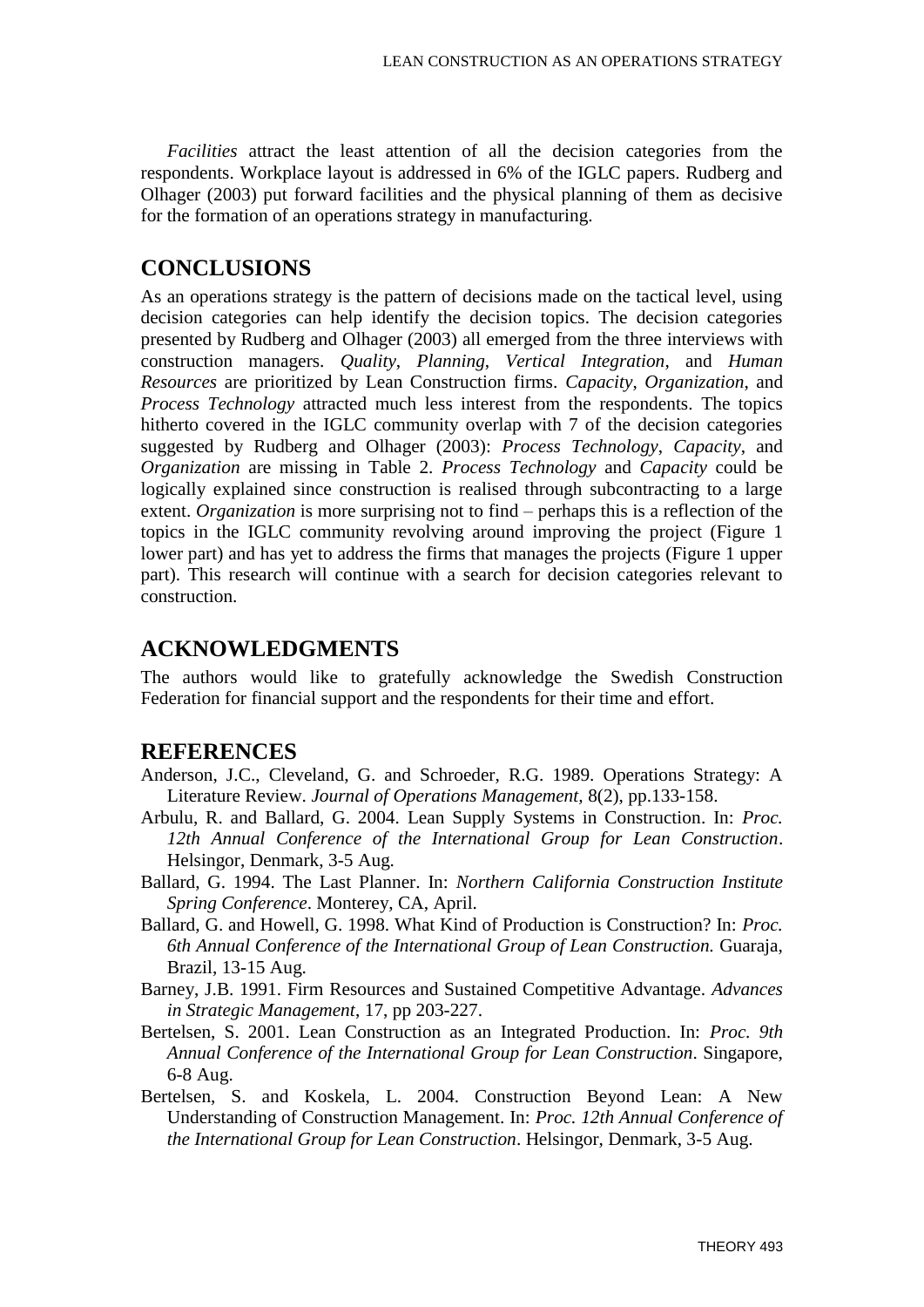- Boyer, K.K. and McDermott, C. 1999. Strategic Consensus in Operations Strategy. *Journal of Operations Management*, 17, pp.289-305.
- Brege, S., Stehn, L. and Nord, T. 2014. Business Models in Industrialized Building of Multi-Storey Houses. *Construction Management and Economics*, 32(1-2), pp.208- 226.
- Cooke-Davies, T. 2002. The "Real" Success Factors on Projects. *International Journal of Project Management*, 20, p. 185.
- Etges, B., Saurin, T.A. and Bulhoes, I. 2012. Identifying Lean Construction Categories of Practices in the IGLC Proceedings. In: *Proc. 20th Annual Conference of the International Group for Lean Construction.* San Diego, USA, 18-20 July.
- Frandson, A., Berghede, K. and Tommelein, I. 2014. Takt-Time Planning and the Last Planner. In: *Proc. 22nd Annual Conference of the International Group for Lean Construction*. Oslo, Norway, 25-27 June.
- Furtmeier, F.A. and Tommelein, I. 2010. Explorative Application of the Multi-Domain Matrix Methodology in Lean Design. In: *Proc. 18th Annual Conference of the International Group of Lean Construction*. Haifa, Israel, 14-16 July.
- Haugbolle, K. and Forman, M. 2011. Coupling Projects and Business Processes: Defects and Arbitration. In: *6th Conference on Construction Economics and Organization.* Aalborg, Denmark, 13-15 April.
- Hayes, R.H. 1985. Strategic Planning Forward in Reverse? *Harvard Business Review*, pp. 111-119.
- Hjelmbrekke, H. and Klakegg, O.J. 2013. The New Common Ground: Understanding Value. In: *7th Conference on Construction Economics and Organization*. Trondheim, Norway, 12-14 June.
- Howell, G. and Ballard, G. 1997. Lean Production Theory: Moving Beyond 'Can Do'. In: L.F. Alarcon, A.A. Balkema, eds. 1997. *Lean Construction*. Rotterdam, Netherlands: AA Balkema Publishers. pp. 17.
- Howell, G., Ballard, G. and Tommelein, I. 2011. Construction Engineering Reinvigorating the Discipline. *Journal of Construction Engineering and Management*, 137(10), pp. 740.
- Howell, G. and Koskela, L. 2000. Reforming Project Management: The Role of Lean Construction. In: *Proc. 8th Annual Conference of the International Group of Lean Construction.* Brighton, UK, 17-19 July.
- Johnsson, H. 2013. Production Strategies for Pre-Engineering in House-Building: Exploring Product Development Platforms. *Construction Management and Economics*, 31(9), pp.941-958.
- Keiser, J.A. 2012. Leadership and Cultural Change: Necessary Components of a Lean Transformation. In: *Proc. 20th Annual Conference of the International Group for Lean Construction*. San Diego, USA, 18-20 July.
- Koskela, L. 1997. Lean Production in Construction. In: L.F. Alarcon, A.A. Balkema, eds. 1997. *Lean Construction*. Rotterdam: AA Balkema Publishers. pp. 1.
- Koskela, L. 1992. *Application of the New Production Philosophy to Construction*. Stanford, CA: CIFE Center for Integrated Facility Engineering, Stanford University.